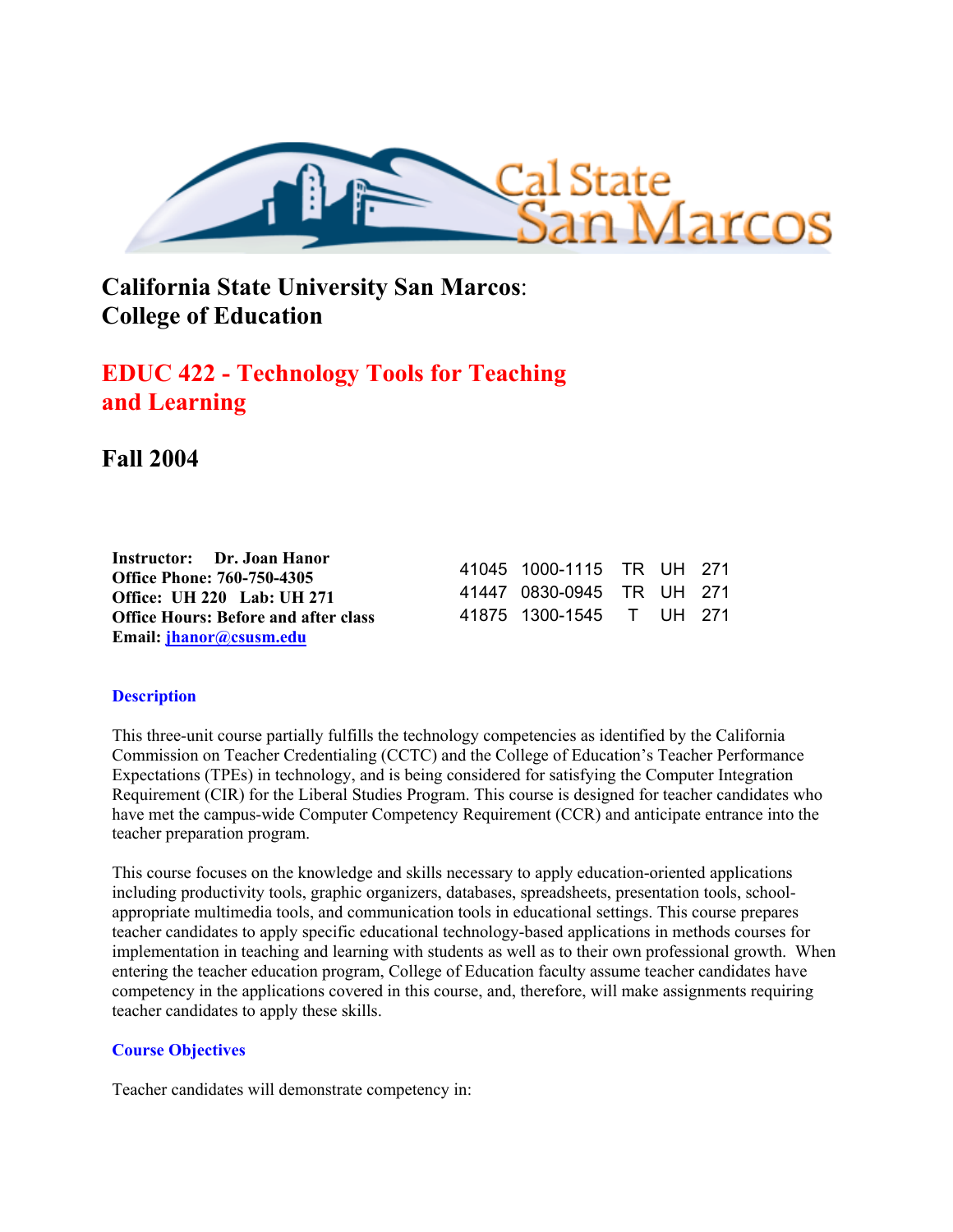- A. Meeting the International Standards for Technology in Education (ISTE) including I, V, and VI outlined below;
- B. Using a set of educational technology tools that are applied in teaching and learning within the credential program and used in public school settings; and
- C. Setting up an electronic portfolio using Task Stream for completion in the CSUSM teachercredentialing program.

## **Prerequisites**

The prerequisite for this course is completion of the campus-wide computer competency requirement. This can be fulfilled by successful completion of one of the following:

- Taking the CSUSM CCR assessment or equivalent course OR
- Completion of an approved computer literacy course at the community college level.
- Teacher assessment tool during  $1<sup>st</sup>$  class meeting.

## **Teacher Performance Expectation (TPE) Competencies**

This course is designed to help teachers seeking the Multiple and Single Subjects Credential to develop the skills, knowledge, and attitudes necessary to assist schools and districts in implementing an effective program for all students. The successful candidate will be able to merge theory and practice in order to realize a comprehensive and extensive educational program for all students. The following TPEs are addressed in this course:

Primary Emphasis TPE 14 CSUSM Educational Technology (Based on ISTE NETS: see below)

Secondary Emphasis: TPE 4 - Making Content Accessible TPE 5 - Student Engagement TPE 6 - Developmentally Appropriate Teaching Practices TPE 7 - Teaching English Language Learners TPE 12 - Professional, legal and ethical TPE 13 - Professional Growth

## **National Educational Technology Standards for Teachers (NETS-T)**

Teaching Performance Expectation (TPE 14) is based on ISTE NETS standards I-VI (See www.iste.org) for detailed information). This course focuses on ISTE NETS-T standards I, V, and VI and will introduce standards II, III and IV:

## I. TECHNOLOGY OPERATIONS AND CONCEPTS.

Teachers demonstrate a sound understanding of technology operations and concepts. Teachers:

- A. Demonstrate introductory knowledge, skills, and understanding of concepts related to technology (**as described in the ISTE National Education Technology Standards for Students NETS-S**).
- B. Demonstrate continual growth in technology knowledge and skills to stay abreast of current and emerging technologies.

## V. PRODUCTIVITY AND PROFESSIONAL PRACTICE.

Teachers use technology to enhance their productivity and professional practice. Teachers: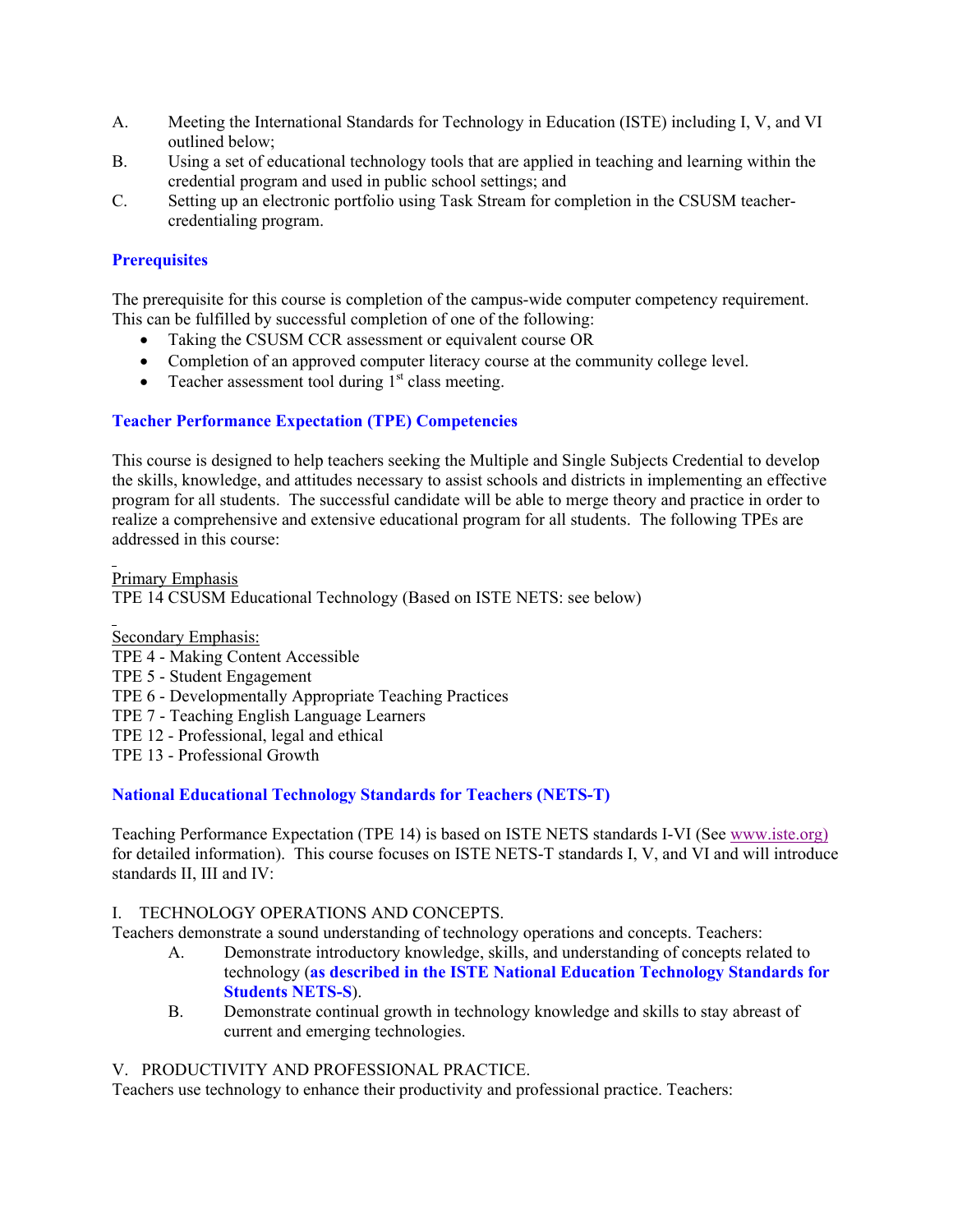- A. Use technology resources to engage in ongoing professional development and lifelong learning.
- B. Continually evaluate and reflect on professional practice to make informed decisions regarding the use of technology in support of student learning.
- C. Apply technology to increase productivity.
- D. Use technology to communicate and collaborate with peers, parents, and the larger community in order to nurture student learning.

#### VI. SOCIAL, ETHICAL, LEGAL, AND HUMAN ISSUES.

Teachers understand the social, ethical, legal, and human issues surrounding the use of technology in PK-12 schools and apply those principles in practice. Teachers:

- A. Model and teach legal and ethical practice related to technology use.
- B. Apply technology resources to enable and empower learners with diverse backgrounds, characteristics, and abilities.
- C. Identify and use technology resources that affirm diversity.
- D. Promote safe and healthy use of technology resources.
- E. Facilitate equitable access to technology resources for all students.

#### **College of Education Mission Statement**

The mission of the College of Education community is to collaboratively transform public education by preparing thoughtful educators and advancing professional practices. We are committed to diversity, educational equity, and social justice, exemplified through reflective teaching, life-long learning, innovative research, and ongoing service. Our practices demonstrate a commitment to student-centered education, diversity, collaboration, professionalism, and shared governance. (Adopted by the COE Governance Community October, 1997)

## **Required Supplies**

NOTE: It is not necessary to purchase the educational software, as much of the specific software titles are available on the Web in demo-version and/or available on campus.

- A. ISTE Student Online Registration: (1.800.336.5191 ) (7:00 am to 4:30 pm) (\$25.00) Provide Instructor name, student contact information and payment information (This is not a membership).
- B. Membership to **Task Stream** (www.taskstream.com. (The cost is approximate, but may change \$25 one semester and up to \$65 for year) You will need a credit card for the charge. See directions at: http://lynx.csusm.edu/coe/eportfolio/index.aspk
- C. One CD-R or CD-RW (1x-8x speed)
- D. One mini DV Cassette for Digital Video Camera
- E. Two zip disks (100-200MB) or a USB key-drive (128MB or greater with extension cable)
- F. Use of campus email account and WebCT for course communication (provided free)
- G. Print Card from ACD 202 or CSUSM library

#### \*\*Optional: BOOK from ISTE, *Connecting Curriculum and Technology*

This is a volume produced by the professional association that contains the educational technology standards for students at all levels as well as sample lessons on how that standards can be implemented in teaching content. This book will be referred to in other CSUSM-COE courses. Supporting Web site www.iste.org

In order to successfully complete this course, all assignments must be completed at an acceptable level noted on assignment directions and rubrics. In addition to the assignments described below, performance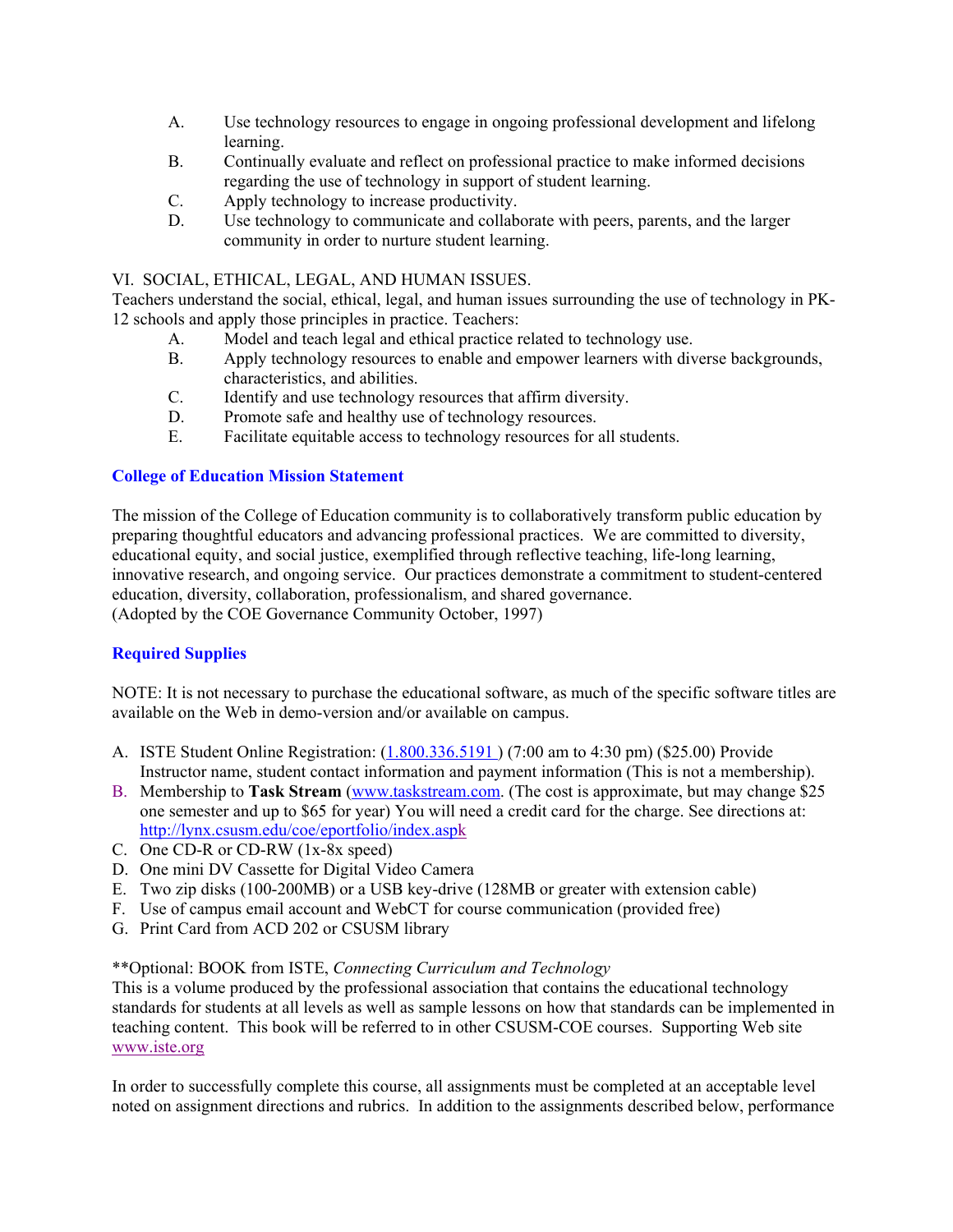assessment on the teacher candidate's ability to perform tasks using the software will be assessed. Because the content of this course contributes to passage of multiple TPEs, successful completion is imperative. Failure to successfully complete this course will prohibit a teacher candidate from continuing in the program beyond the first semester. The percentage of weight of each assignment is noted next to the description of the topic. Late assignments or assignments missing required elements receive reduced points.

#### **COE Attendance Policy**

*Due to the dynamic and interactive nature of courses in the College of Education, all students are expected to attend all classes and participate actively. At a minimum, students must attend more than 80% of class time, or s/he may not receive a passing grade for the course at the discretion of the instructor. Individual instructors may adopt more stringent attendance requirements. Should the student have extenuating circumstances, s/he should contact the instructor as soon as possible.*

 A good student is one who adheres to standards of dependability and promptness. If more than two class sessions are missed or there is tardiness (or leave early) for more than three sessions, the teacher candidate cannot receive an A. If more than three class sessions are missed the grade earned cannot exceed a C. Late assignments will be penalized by a 5% deduction in points for each weekday late. After two weeks, late assignments receive no credit. If extraordinary circumstances occur, please make an appointment with the instructor. Remember that communication is the key to success.

In addition to attending course sessions, each student will be required to complete lab assignments each week. Some of these assignments require students use campus resources. All students must plan times they can work in labs on campus at least once per week. Students are required to check campus resources and availability of labs. Mac computers are available in ACD 202, UH 271 and UH 360 in addition to other locations such as the library  $2<sup>nd</sup>$  floor. Students are required to use campus issued-email accounts and check email and WebCT at least two times per week to communicate with instructor and peers.

#### **Plagiarism and Cheating**

Please be sure to read and understand the university policy on plagiarism and cheating, as it will be strictly enforced. Academic dishonestly will not be tolerated and will result in a failing grade for this course and will be reported to the University.

#### **Authorization to Teach English Language Learners**

The CSUSM credential program has been specifically designed to prepare teachers for the diversity of languages often encountered in California public school classrooms. The authorization to teach English learners is met through the infusion of content and experiences within the credential program as well as additional coursework. Students successfully completing this program receive a credential with authorization to teach English learners. (Approved by CCTC in SB2042 Program Standards, August 2002)

#### **Disabled Student Services**

Students with disabilities who require academic accommodations must be approved for services by providing appropriate and recent documentation to the Office of Disabled Student Services (DSS). This office is located in Craven Hall 5205 and can be contacted by phone at (760)750-4905, or TDD (760)750